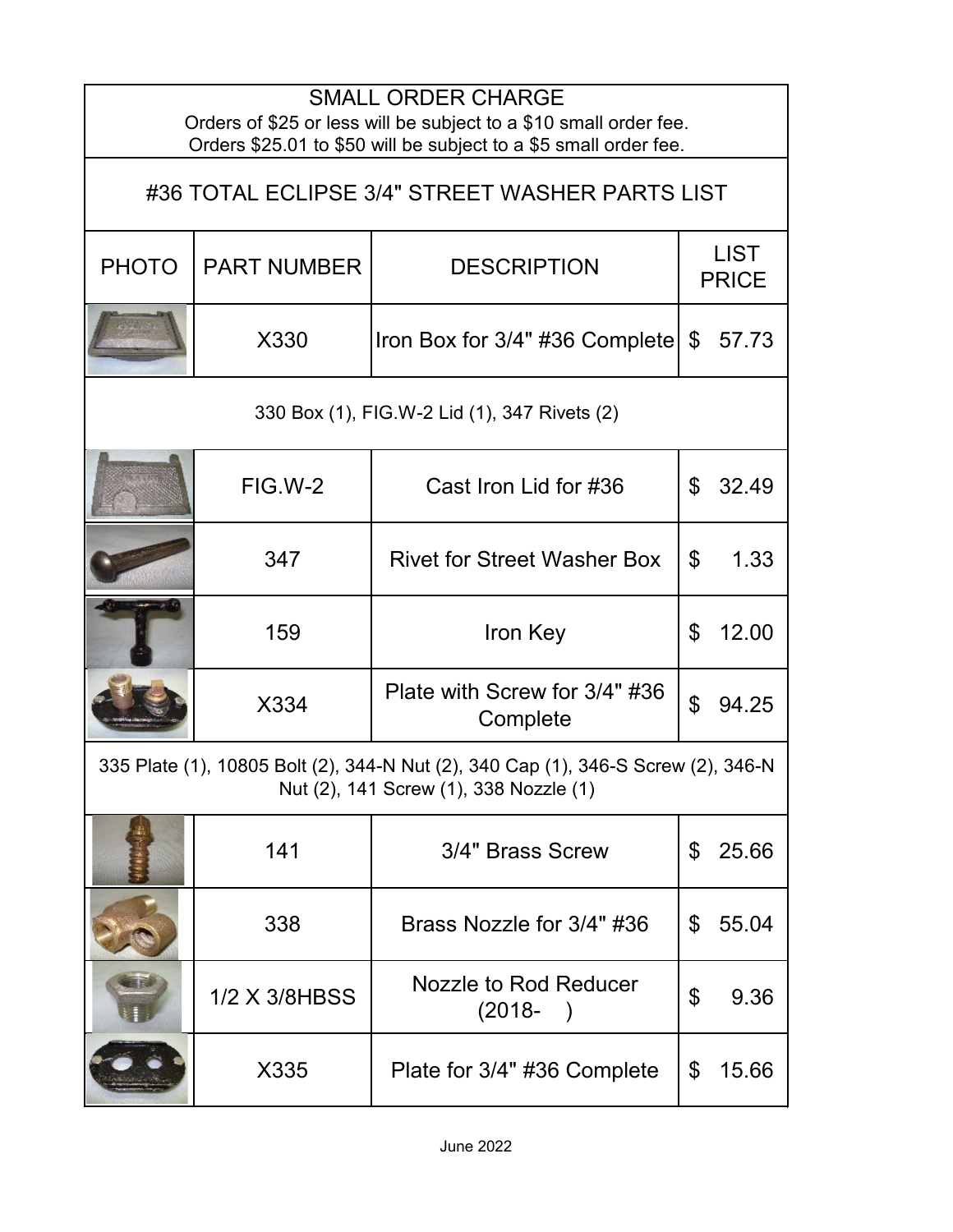| 335 Plate (1), 10805 Bolt (2), 344-N Nut (2)                         |                    |                                                                          |    |       |
|----------------------------------------------------------------------|--------------------|--------------------------------------------------------------------------|----|-------|
|                                                                      | X340               | Iron Cap for 3/4" #36<br>Complete                                        | \$ | 16.67 |
| 340 Cap (1), 346-S Screw (2), 346-N Nut (2)                          |                    |                                                                          |    |       |
|                                                                      | 342                | Neck for 3/4" #36                                                        | \$ | 17.28 |
|                                                                      | 1 1/4P             | <b>Stand Pipe</b><br>(price per foot)<br>(measure exactly end to end)    | \$ | 28.87 |
|                                                                      | 3/8SSP             | <b>Operating Rod</b><br>(price per foot)<br>(measure exactly end to end) | \$ | 54.57 |
|                                                                      | X305-2018          | 3/4" Plunger Complete 2018-                                              | \$ | 53.82 |
| 305 Plunger (1), 88-21 O-Ring (3), 418-B Washer (1), 66S28 Screw (1) |                    |                                                                          |    |       |
|                                                                      | <b>XFIG.A-2018</b> | Valve Washer Set for 3/4"<br>2018-                                       | \$ | 10.92 |
| 88-21 O-Ring (3), 418-B Seat Washer (1), 66S28 Screw (1)             |                    |                                                                          |    |       |
|                                                                      | 88-21              | <b>Plunger O-Ring</b>                                                    | \$ | 1.63  |
|                                                                      | 418-B              | <b>Beveled Seat Washer</b>                                               | \$ | 2.00  |
|                                                                      | 66S28              | <b>Plunger Screw</b>                                                     | \$ | 1.33  |
|                                                                      | 306                | Stainless Steel Valve for 3/4"                                           | \$ | 88.10 |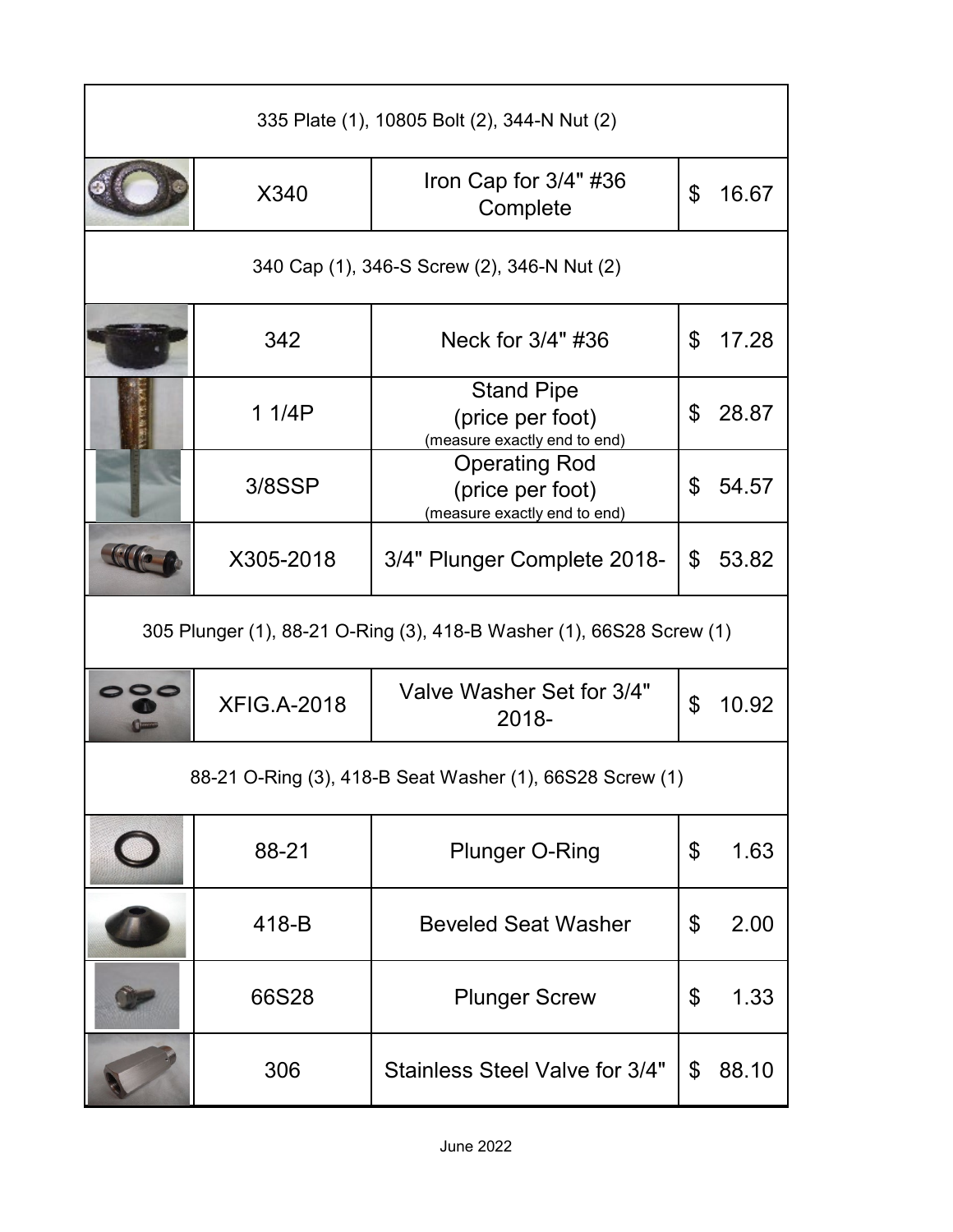| #36 TOTAL ECLIPSE 3/4" STREET WASHER OPTIONS PARTS LIST                                      |                    |                                                                              |                             |  |
|----------------------------------------------------------------------------------------------|--------------------|------------------------------------------------------------------------------|-----------------------------|--|
| <b>PHOTO</b>                                                                                 | <b>PART NUMBER</b> | <b>DESCRIPTION</b>                                                           | <b>LIST</b><br><b>PRICE</b> |  |
|                                                                                              | X330-1             | Iron Box w/ Lock for 3/4" #36<br>Complete                                    | $\mathfrak{L}$<br>83.85     |  |
| 330A Box (1), FIG.W-2 Lid (1), KFKEY Key (1), KFLOCK Lock (1), 347 Rivets (2)                |                    |                                                                              |                             |  |
|                                                                                              | FIG.W-1            | Brass Lid for #36                                                            | \$172.08                    |  |
| #36 TOTAL ECLIPSE 3/4" STREET WASHER OLD STYLE PARTS<br><b>LIST</b>                          |                    |                                                                              |                             |  |
| <b>PHOTO</b>                                                                                 | <b>PART NUMBER</b> | <b>DESCRIPTION</b>                                                           | <b>LIST</b><br><b>PRICE</b> |  |
|                                                                                              | 1/2P               | Operating Rod (pre 2018)<br>(price per foot)<br>(measure exactly end to end) | 19.80<br>\$                 |  |
|                                                                                              | X305-2002          | 2002-2017 3/4" Plunger<br>Complete                                           | \$<br>64.49                 |  |
| 307-NS Plunger (1), 327E O-Ring (1), 2OR O-Ring (2), 328 Seat Washer (1),<br>66S28 Screw (1) |                    |                                                                              |                             |  |
|                                                                                              | <b>XFIG.A-2012</b> | Valve Washer Set for 3/4"<br>2012-2017                                       | \$<br>26.97                 |  |
| 327E O-Ring (1), 2OR O-Ring (2), 328 Seat Washer (1)                                         |                    |                                                                              |                             |  |
|                                                                                              | <b>XFIG.A-2002</b> | Valve Washer Set for 3/4"<br>2002-2012                                       | \$<br>27.03                 |  |
| 327B O-Ring (2), 10220 O-Ring (2), 328 Seat Washer (1)                                       |                    |                                                                              |                             |  |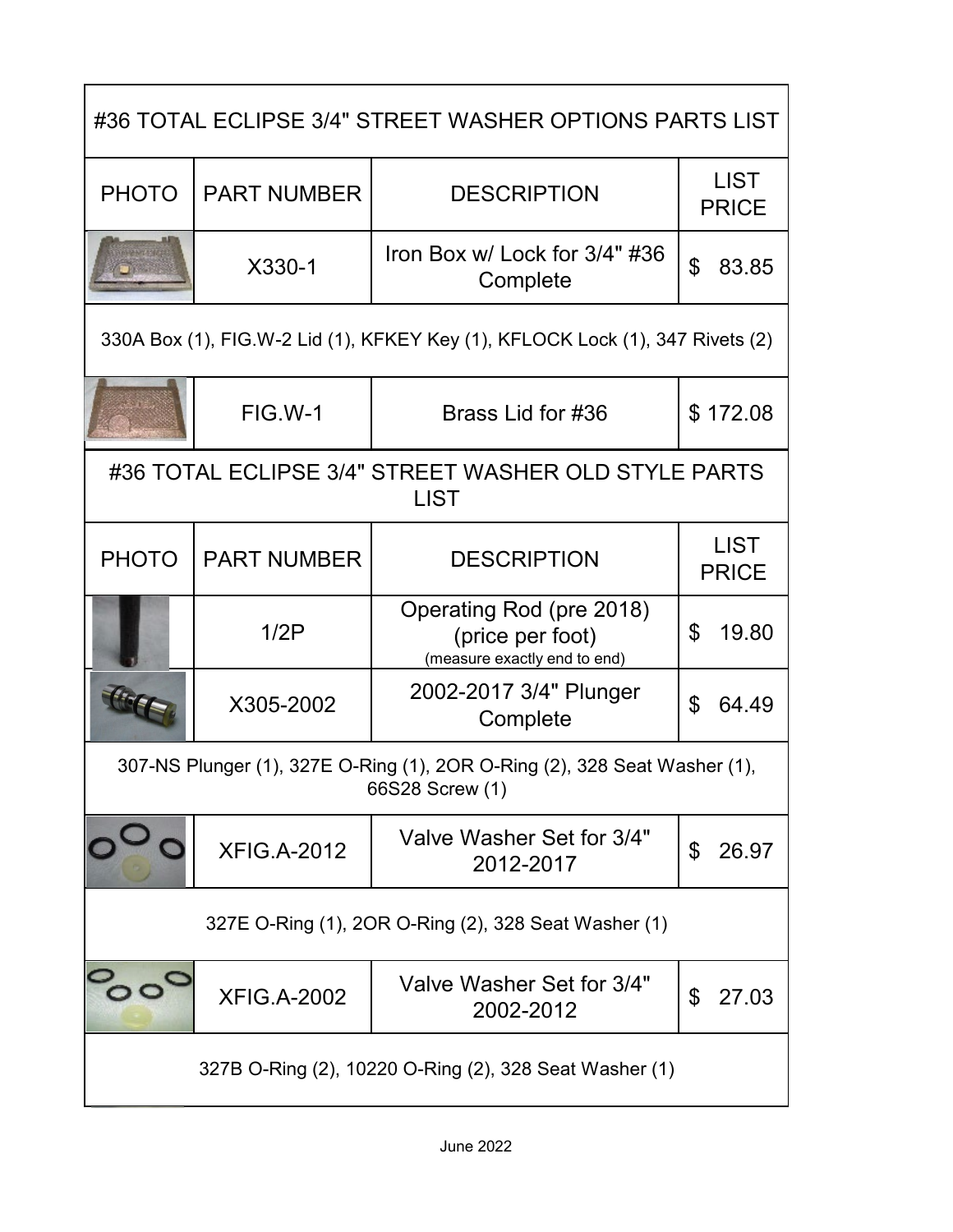|                                                                                                                                                         | X305               | Old Style 3/4" Plunger<br>Complete (Leathers)       | \$<br>76.24                       |  |
|---------------------------------------------------------------------------------------------------------------------------------------------------------|--------------------|-----------------------------------------------------|-----------------------------------|--|
| 307 Plunger (1), 309 Cone Washer (1), 310 Wing Nut (1), 325 Cup Leather (1), 327<br>Cup Leather (2), 328 Seat Washer (1), 10506 Washer (3), 311 Nut (1) |                    |                                                     |                                   |  |
|                                                                                                                                                         | <b>XFIG.A</b>      | Valve Washer Set Old Style<br>$3/4"$ #36            | \$<br>38.58                       |  |
| 325 Cup Leather (1), 327 Cup Leather (2), 328 Seat Washer (1)                                                                                           |                    |                                                     |                                   |  |
|                                                                                                                                                         | 300                | Old Style Brass Valve for 3/4"                      | \$118.03                          |  |
|                                                                                                                                                         | X115               | 3/4" Sand Case Protector                            | 20.14<br>\$                       |  |
| 115LH Left Sand Case (1), 115RH Right Sand Case (1), 346-S Screw (2), 346-N<br>Nut $(2)$                                                                |                    |                                                     |                                   |  |
| #4 ECLIPSE WALL HYDRANT PARTS LIST                                                                                                                      |                    |                                                     |                                   |  |
|                                                                                                                                                         |                    |                                                     |                                   |  |
| <b>PHOTO</b>                                                                                                                                            | <b>PART NUMBER</b> | <b>DESCRIPTION</b>                                  | <b>LIST</b><br><b>PRICE</b>       |  |
|                                                                                                                                                         | 826                | Iron Key for Wall Hydrant                           | 19.19                             |  |
|                                                                                                                                                         | X810               | <b>Screw Complete for Wall</b><br><b>Hydrant</b>    | \$<br>40.33                       |  |
|                                                                                                                                                         |                    | 810 Screw (1), 822 Cup Washer (1), 837 Wing Nut (1) |                                   |  |
|                                                                                                                                                         | 822                | Leather Cup Washer for Wall<br><b>Hydrant</b>       | $\boldsymbol{\mathsf{S}}$<br>7.81 |  |